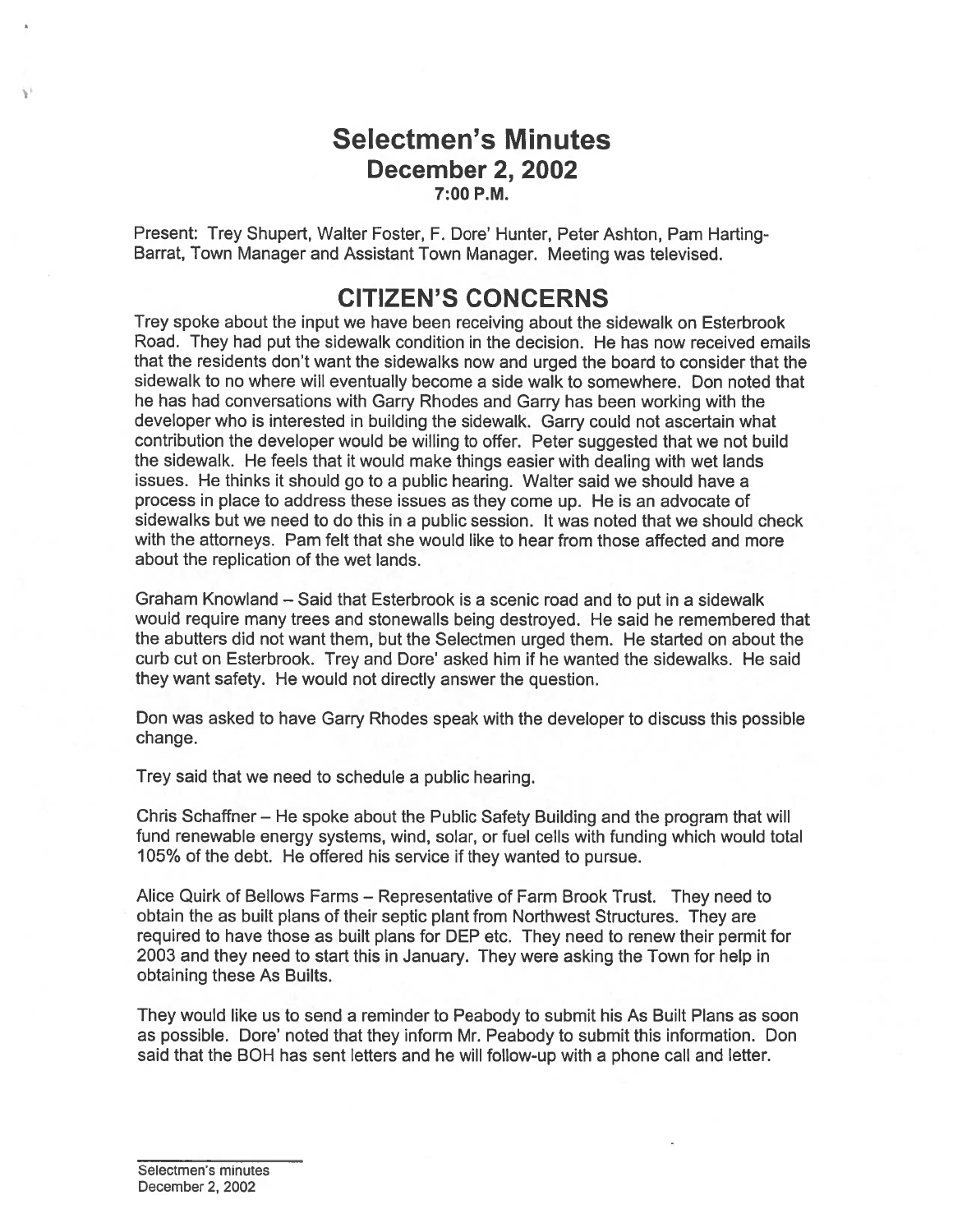# PUBLIC HEARINGS & APPOINTMENTS

## SEWER COMMISSIONER'S REPORT

#### SEWER PLANT CONTAMINATION

Peter spoke about the need for <sup>a</sup> fine structure should an incident like this occur again, and to act as <sup>a</sup> deterrent. PETER ASHTON — Moved that we accep<sup>t</sup> the fine structure of \$5,000 per offense, per day. DORE' HUNTER — Second. UNANIMOUS VOTE

MR. HONG AN — PETER ASHTON - Moved to appoint Mr. An as an Alternate Member of the HDC for <sup>a</sup> term to expire June 30, 2005. WALTER FOSTER - Second. UNANIMOUS VOTE

FRIENDS OF THE CPA — Susan MitchelI-Hardt — The "Friends" presented <sup>a</sup> check for \$550.49, which is the balance in their account to offset the costs of setting up the program.

## SELECTMEN'S BUSINESS

FY04 BUDGET DISCUSSION — Trey spoke about the public meeting and he noted the following Items for consideration by the Board. Free Cash, and there was feedback about cutting personne<sup>l</sup> in the <sup>A</sup> and <sup>B</sup> budgets. He wants <sup>a</sup> working session on the 16th to <sup>g</sup>ive them <sup>a</sup> month to finalize budgets and bringing them back to the Board for action.

Dore' noted that we heard from Bill Mullin who said we should maintain credibility by having personnel cuts. Dore' does not agree and he thinks we need to talk about preserving services. He feels we need to draw the line and we need not cut personne<sup>l</sup> to make us credible. Dore' reiterated he will carry <sup>a</sup> NO to town meeting floor.

Peter said it is imperative that we continue to move forward for final decision about the B budget and amounts of Free Cash to be used in both <sup>A</sup> and <sup>B</sup> Budgets. He hopes ALG process will work through this. Peter's thoughts are that we need to reduce Overtime and that would reduce FTE's in the <sup>B</sup> Budget. He said we need to look at the library decreasing number of days being open, as well as reductions in public safety departments. It will be hard to find layoffs, as the budget is lean.

Walter feels that we have received feedback and that he has been looking at issues he wants to take <sup>a</sup> hard look at adjusting both A and <sup>B</sup> Budgets. He felt we should not make it <sup>a</sup> situation of laying off instead of reductions in services. He will be voting to shift some of the items that they feel are critical risks

Pam said that she is concerned with cutting back public safety.

Trey spoke about the cuts in both budgets. He has asked staff to look at putting capital items back into the budget. He also noted we need to look at the overtime use in Public Safety and other union issues in the organization.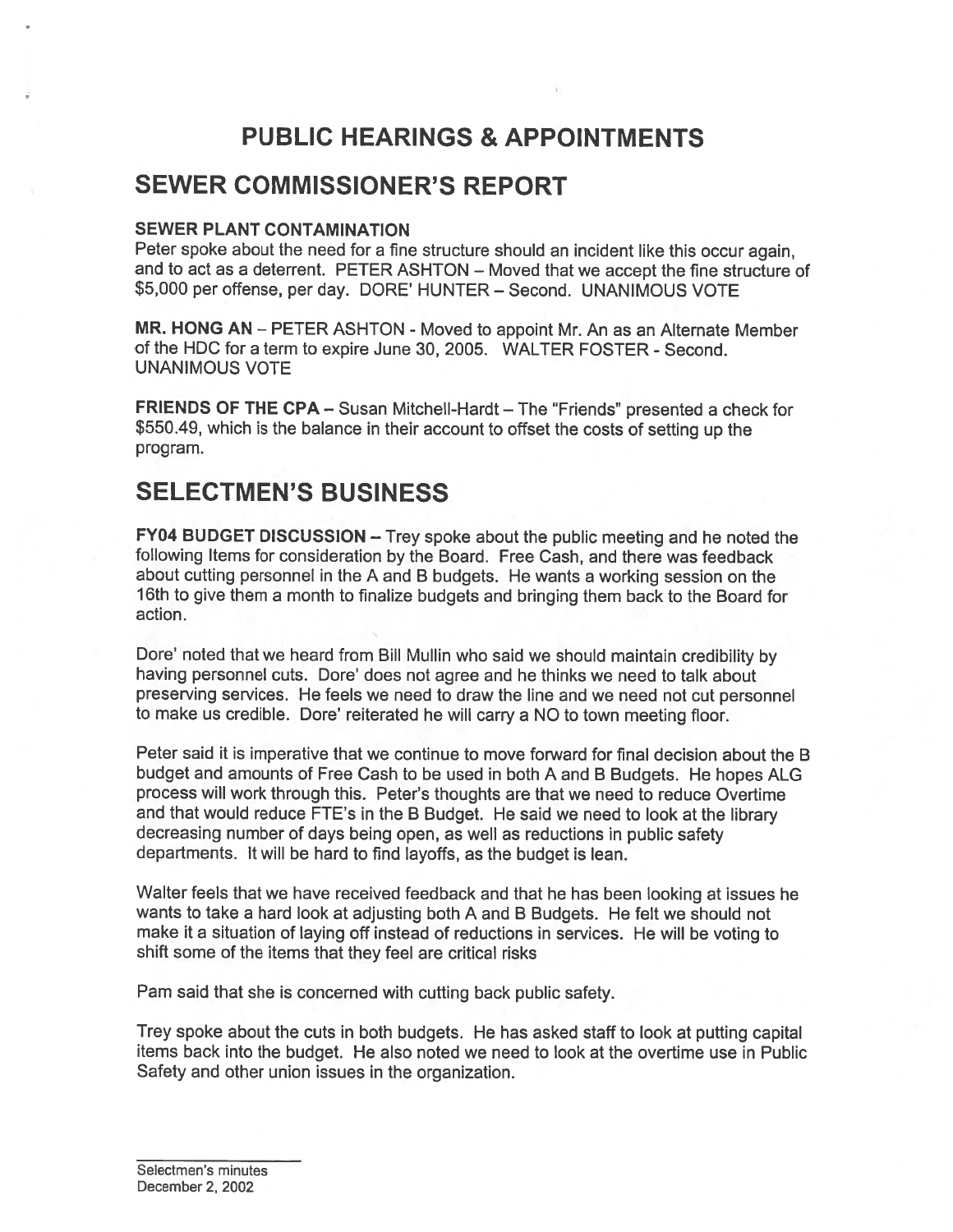Don noted that if we cut out overtime or call back in Highway it hardly would make <sup>a</sup> dent.

FEES DISCUSSION - Recreation Commission took a look at their fees and provided us with what other communities provide. Trey felt that it was not <sup>a</sup> comparison of towns like Acton. Trey said we could set the early Bird Beach fee at \$125 and the remaining at full price. He would like to see <sup>a</sup> significant fee difference between the Early Bird Beach fee and the regular beach fee. The Board discussed other Recreation fees such as the increase to \$175.00 per child per week to attend camp. It was decided to contact the Recreation Commission to ge<sup>t</sup> more information and input regarding the propose<sup>d</sup> fee increases.

LICENSE RENEWALS — WALTER FOSTER — Moved to approve Liquor Licenses, contingent on outstanding taxes being paid. PETER ASHTON — Second. UNANIMOUS VOTE

WALTER FOSTER — Moved approve the retail package store licenses Contingent upon outstanding taxes being paid. DORE' HUNTER — Second. UNANIMOUS VOTE. WALTER FOSTER — Moved to approve the Wine and Malt contingent on outstanding taxes being paid. PAM HARTING BARRAT — Second. UNANIMOUS VOTE.

WALTER FOSTER - Move to approve all Common VICTUALER Beer and Wine Licenses contingent upon outstanding taxes being paid. . PAM HARTING BARRAT — Second. UNANIMOUS VOTE.

WALTER FOSTER - Move to approve all Class II Licenses contingent upon outstanding taxes being paid.. PAM HARTING BARRAT — Second. UNANIMOUS VOTE.

WALTER FOSTER - Move to approve all Class <sup>I</sup> Licenses contingent upon outstanding taxes being paid.. PAM HARTING BARRAT — Second. UNANIMOUS VOTE.

WALTER FOSTER - Move to approve all Entertainment Licenses contingent upon outstanding taxes being paid. . PAM HARTING BARRAT — Second. UNANIMOUS VOTE.

WALTER FOSTER - Move to approve all Bowling Licenses contingent upon outstanding taxes being paid.. PAM HARTING BARRAT — Second. UNANIMOUS VOTE.

WALTER FOSTER - Move to approve all Billiard Table Licenses contingent upon outstanding taxes being paid.. PAM HARTING BARRAT — Second. UNANIMOUS VOTE.

WALTER FOSTER - Move to approve all Amusement Licenses contingent upon outstanding taxes being paid. . PAM HARTING BARRAT — Second. UNANIMOUS VOTE.

WALTER FOSTER - Move to approve all Taxi Car and Drivers Licenses contingent upon outstanding taxes being paid. . PAM HARTING BARRAT — Second. UNANIMOUS VOTE.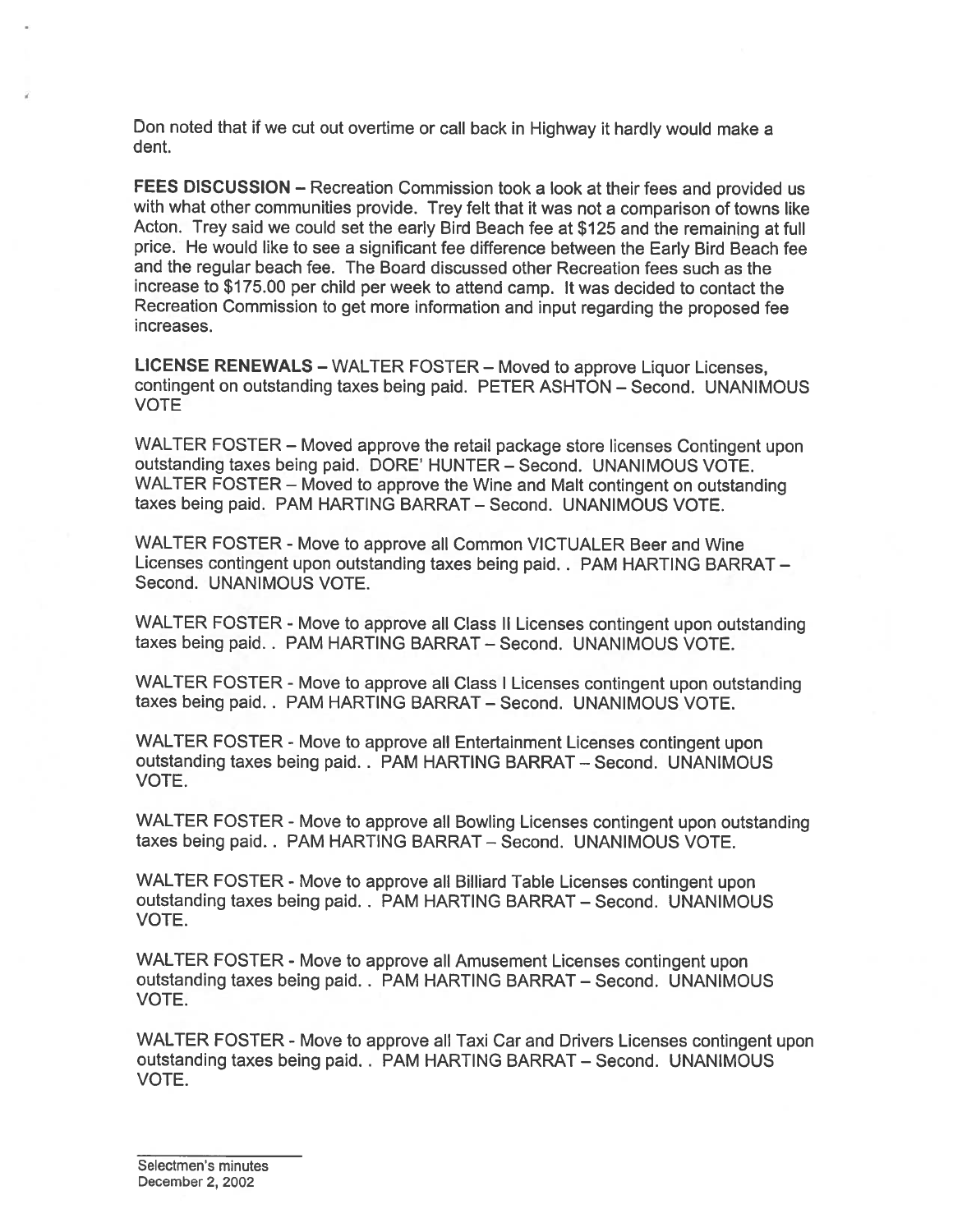WALTER FOSTER - Move to approve the License to Tell Fortunes Licenses contingent upon outstanding taxes being paid. . PAM HARTING BARRAT — Second. UNANIMOUS VOTE.

WALTER FOSTER - Move to approve The Boarding House License contingent upon outstanding taxes being paid.. PAM HARTING BARRAT — Second. UNANIMOUS VOTE.

WALTER FOSTER - Move to approve all Common VICTUALER Licenses contingent upon outstanding taxes being paid. . PAM HARTING BARRAT — Second. UNANIMOUS VOTE.

CLOSE 2003 ANNUAL TOWN MEETING WARRANT — PETER ASHTON — Moved to set the 2003 Warrant at the close of business on December 16, 2002. DORE' HUNTER — Second. UNANIMOUS VOTE

#### OTHER BUSINESS

Debt Exclusion Issue resolved? Submitted to DOR Exchange Hall — Parking and Counsel opinion and go through the memo with all items addressed

Bruce Freeman — agree with Tom's opinion. EDIC — Next steps on calendar for Jan 13 at 7:45.'

Starbucks — issues raised

2020 meeting on Dec.  $11<sup>th</sup>$  at 6:15 at the Senior Citizen.

Pam spoke about Ms. Jacoby's complaint about the paving in front of her home.

## CONSENT AGENDA

F. DORE HUNTER — Moved to approve. PETER ASHTON — Second. UNANIMOUS VOTE.

## TOWN MANAGER'S REPORT

Don noted that he and staff were going out with the architect in Connecticut tomorrow to see some of the public safety buildings they have been involved in.

## EXECUTIVE SESSION

PAM HARTING-BARRAT — Moved to go into Executive Session for the purpose of discussing litigation and Collective Bargaining. Roll taken All Yeas. PETER ASHTON — Second. UNANIMOUS VOTE.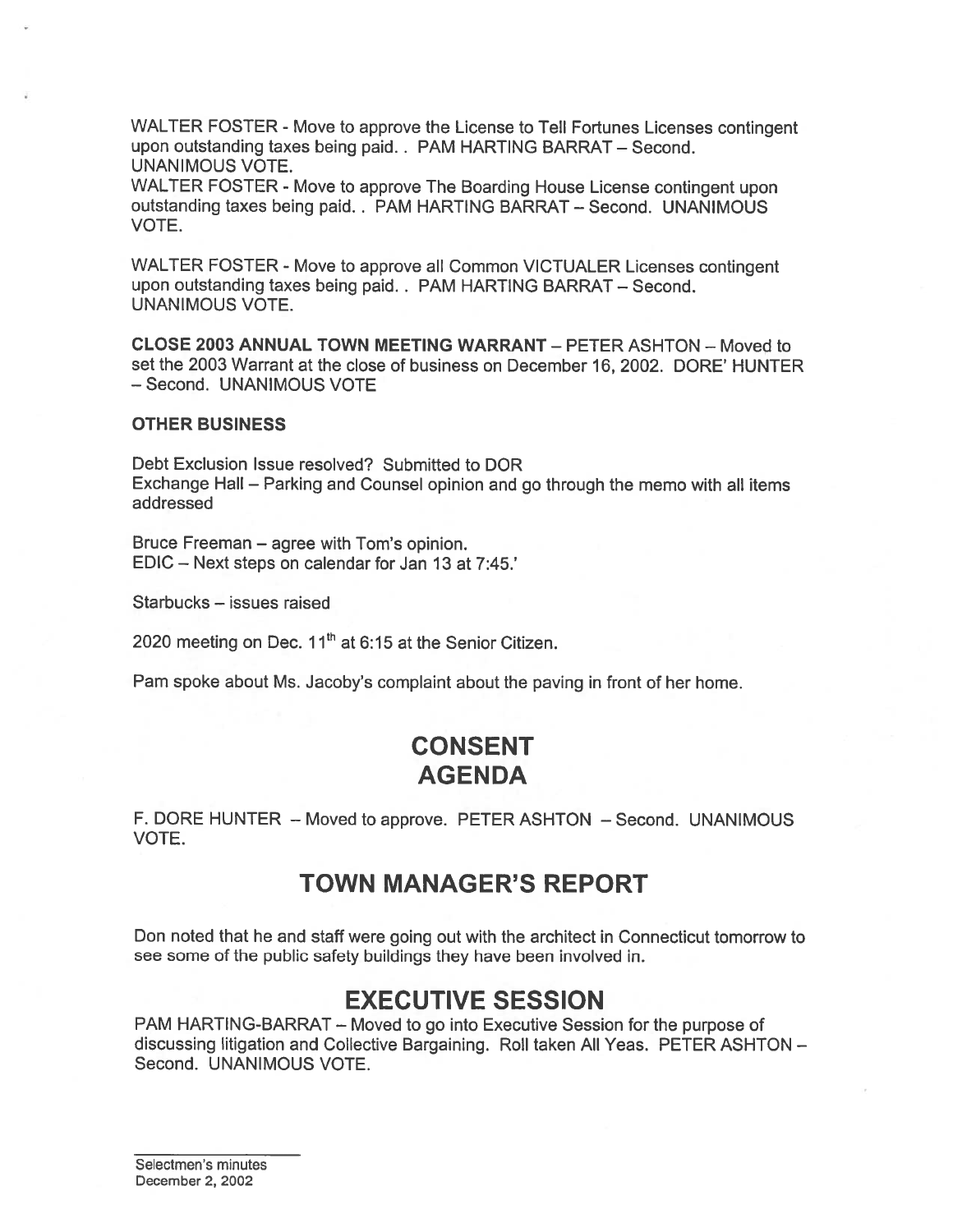Christine Joyce<br>Recording Clerk

(,JA'x icv Recording Clerk (1 J)<br>Recording Clerk Date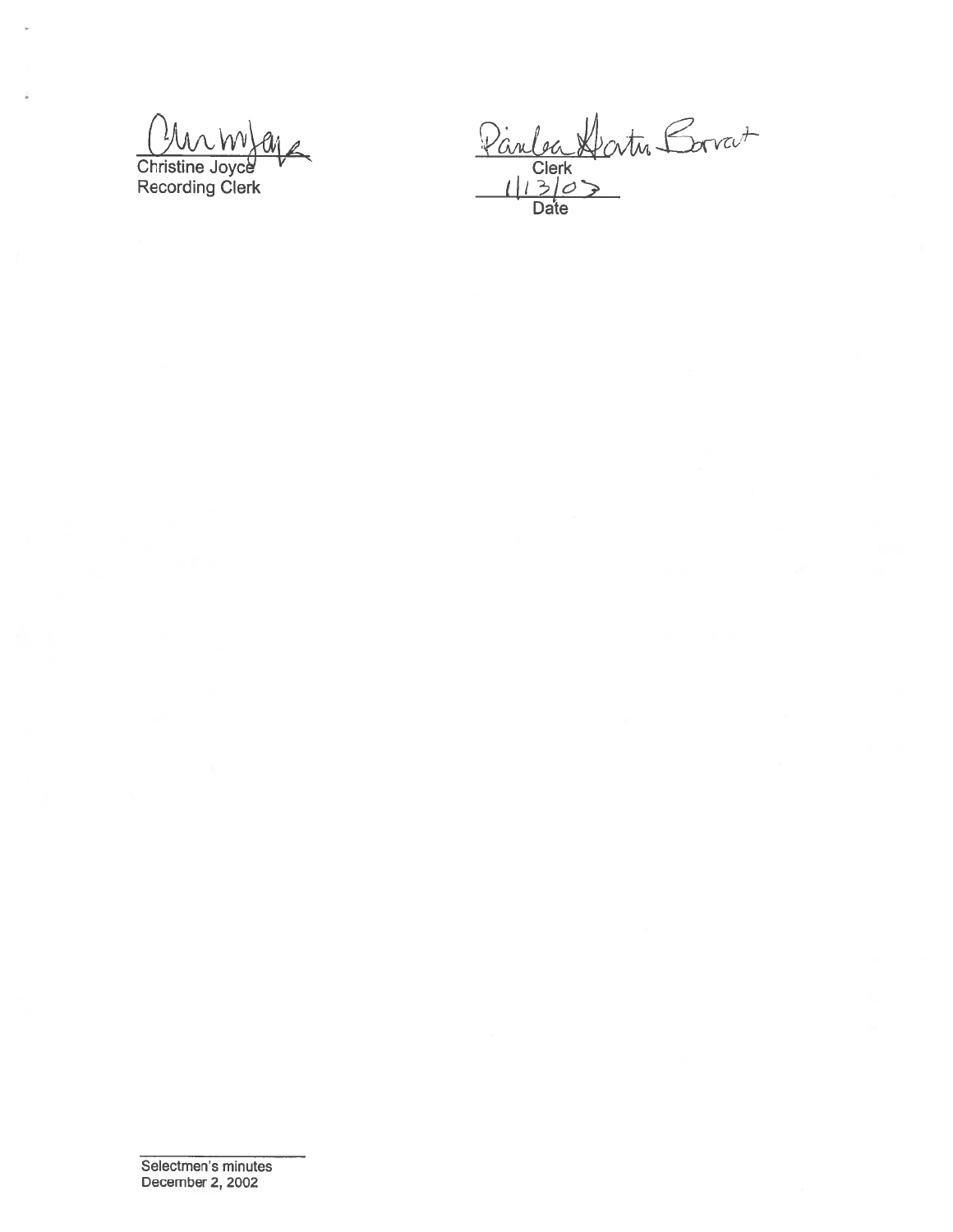-Enclosed <sup>p</sup>lease find additional correspondence that is strictly informational and requires no Board action.

#### FUTURE AGENDAS

 $(21 - 5)$ 

To facilitate scheduling for interested parties, the following items are scheduled for discussion on future agendas. This IS NOT <sup>a</sup> complete Agenda.

December 16 – Sewer Commissioners, vote 2003 licenses – Starbucks Coffee Common Victualer and Special permit<br>Jan 13 & 27

#### GOALS 2002-2003

- 1. Labor Negotiations & Improve Labor Relations environment (Peter/Trey)<br>2. Improve Communication with Town Boards (Peter/Trey)
- Improve Communication with Town Boards (Peter/Trey) Implement Chairman Round Table - (Trey) (for Dec/Jan) Revisit <sup>2020</sup> Planning Process for direction to make this process more beneficial towards Implementation of long-term vision (Trey).
- 3. Towne Building Reuse (Walter/Dore'/Peter)
- 4. ALG process be used for purpose of Budget Planning for FY04 (Walter/Trey)<br>5 Residential and Commercial Growth (Walter/Pam) (*PCRC EDC Continuing*
- 5 Residential and Commercial Growth (Walter/Pam) (*PCRC EDC Continuing to meet)*<br>6. Open Space and Recreation Plan (Peter/Walter) Completed
- 6. Open Space and Recreation Plan (Peter/Walter) Completed<br>7. Health Insurance Trust Agreement (Peter) (Peter still working
- 7. Health Insurance Trust Agreement (Peter) (Peter still working on getting comments from Water District.)<br>8. Decision on Pentamation Accounting System (Dore'/Peter) (Proposals are being looked at by staff)
- 8. Decision on Pentamation Accounting System (Dore'/Peter) (Proposals are being looked at by staff)<br>9. Process Planning for "Life after NESWC" (Pam/Peter) (John Murray is looking at this)
- 9. Process Planning for "Life after NESWC" (Pam/Peter) (John Murray is looking at this)<br>10. Joint IT process-organizational change (Walter/Dore') (
- 10. Joint IT process-organizational change (Walter/Dore') (<br>11. Implement an on-going Public Relations campaion rega
- Implement an on-going Public Relations campaign regarding budgetary situation (Trey/Walter) (ALG put plan in place A/B)
- 12. Provide looking at salary levels in the organization, include liaison with Personnel Board (Trey /Peter) (Need to look at budget)

Based upon results of Salary Survey, conduct <sup>a</sup> through review of current salary levels (Trey/Peter) (Need to look at budget override for Operating budget)

- 13. Broader community interface with Emerson Hosp.- Board of Health to take elder issues on (Pam) 14. Recreational field lack of space, prison land etc. (Walter)
- 
- 15. Middlesex Pension alternatives (Walter)

#### GOALS carried forward

16. Public Safety Facility (Dore'/Trey)

17. Determine future of Vaillancourt House - 17 Woodbury Lane. (Pam) (No dialogue thus far as budgets have had the bottom fallout, Historical Commission issue and seek suggestions) Goals 2003-Selectmen folder